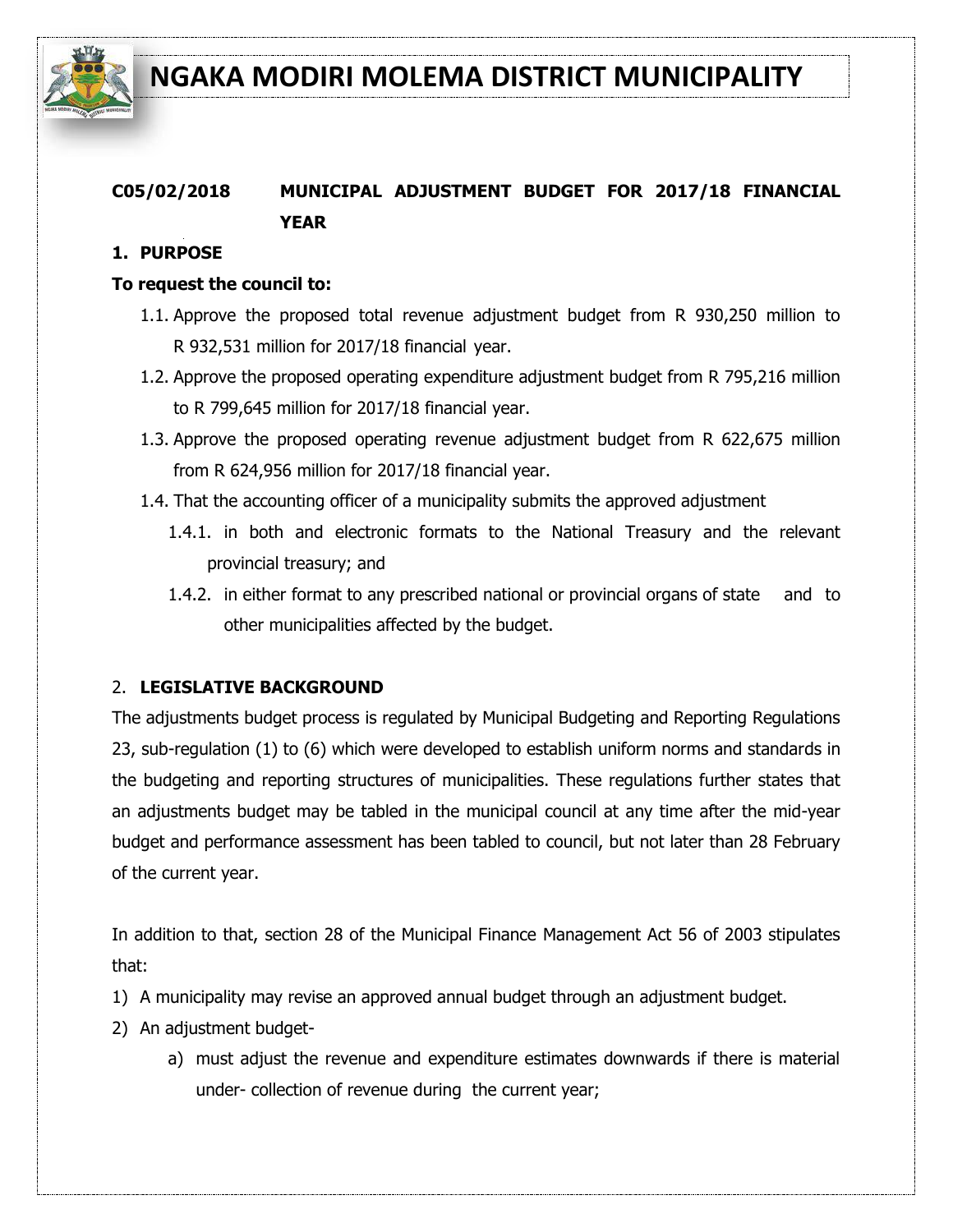

b) may appropriate, additional revenue that has become available over and above those anticipated annual budget , but only to revise or accelerate spending programs already budget for;

- c) may, within a prescribed framework ,authorize unforeseeable and unavoidable expenditure recommended by the mayor of the municipality;
- d) may authorize the utilization of projection savings in one vote towards spending under another vote;
- e) may authorize the spending of funds that were unspent at the end of the past financial year where the under-spending could not reasonably have been foreseen at the time to include projected roll-overs when the annual budget for the current year was approved by the council;
- f) may correct any errors in the annual budget; and
- g) may provide for any other expenditure within a prescribed framework.

#### 3. **DISCUSSIONS**

## 3.1. **MID-YEAR BUDGET AND PERFORMANCE ASSESSMENT FOR THE PERIOD ENDING 31 DECEMBER 2017**

#### 3.1.1. **Operating Revenue Framework**

The total original budget for the operating revenue for 2017/18 financial year is R 622,675 million. The total operating revenue received from July to December 2017 is R432, 125 million which translates to 69.4 % of total operating revenue budget.

#### **Table 1: Operating Revenue by Source**

|                                                                         | 2016/17        |               |                          | Budget Year 2017/18      |            |            |
|-------------------------------------------------------------------------|----------------|---------------|--------------------------|--------------------------|------------|------------|
| <b>Description</b>                                                      | <b>Audited</b> | Original      | YearTD                   | YearTD                   | <b>YTD</b> | <b>YTD</b> |
|                                                                         | <b>Outcome</b> | <b>Budget</b> | actual                   | budget                   | variance   | variance   |
| R thousands                                                             |                |               |                          |                          |            | %          |
| <b>Financial Performance</b>                                            |                |               |                          |                          |            |            |
| Property rates                                                          |                | -             | $\overline{\phantom{0}}$ | $\overline{\phantom{0}}$ |            |            |
| Service charges                                                         | 1,905          | 2.200         | 325                      | 1.100                    | (775)      | $-70%$     |
| Investment revenue                                                      | 4.783          | 400           | 2.908                    | 200                      | 2.708      | 1354%      |
| Transfers recognised - operational                                      | 572.737        | 619.361       | 428.463                  | 309.681                  | 118.783    | 38%        |
| Other own revenue                                                       | 1.199          | 714           | 430                      | 357                      | 73         | 20%        |
| <b>Total Revenue (excluding capital</b><br>transfers and contributions) | 580.626        | 622.675       | 432.125                  | 311.338                  | 120.788    | 39%        |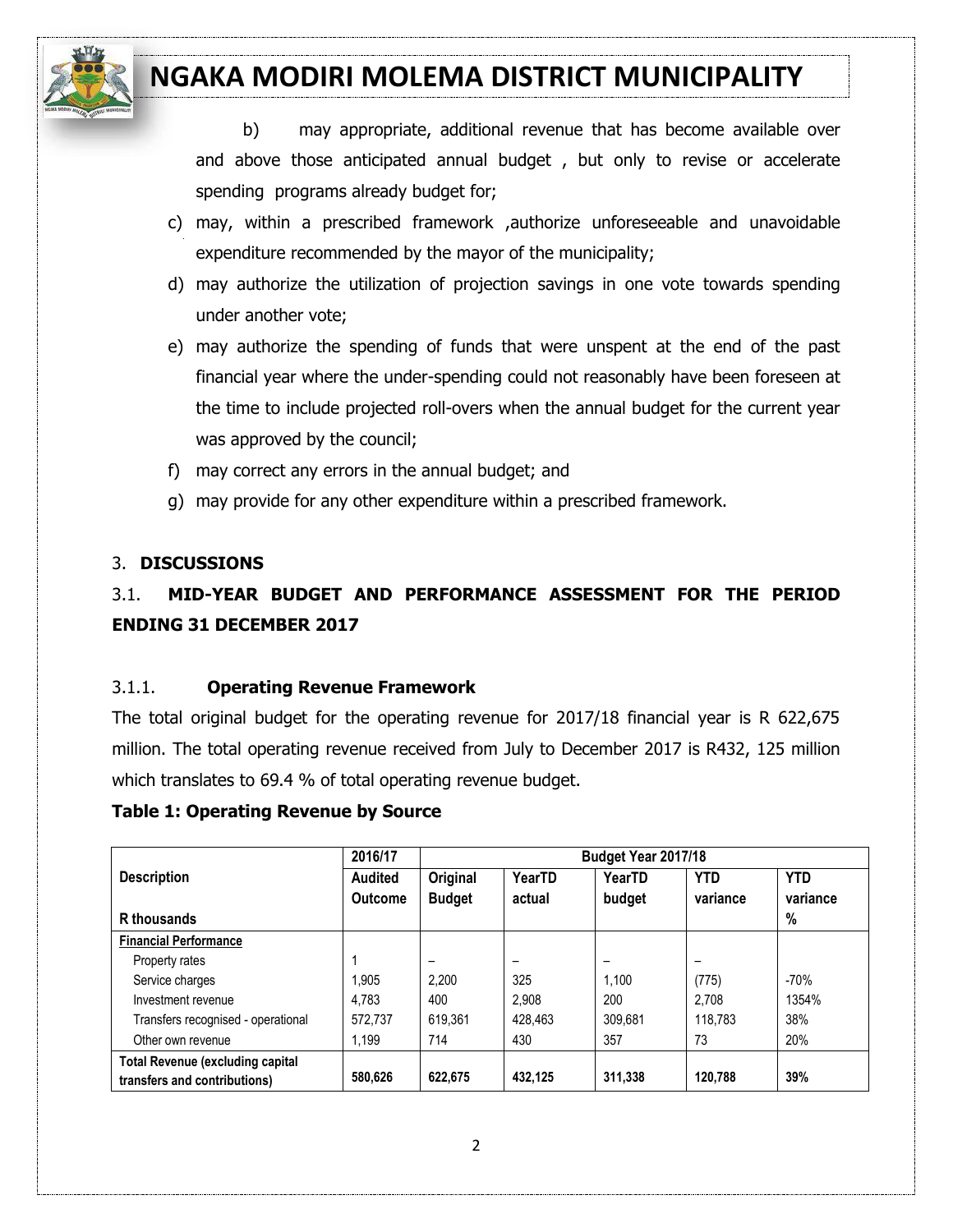

**For the period ending December 2017 as shown in the table 1 above, the following actual amounts of revenue received were the same as the expected amounts to be received for the following items.**

| • Financial Management Grant                        | <b>Contract Contract</b> | R 1,795 million |
|-----------------------------------------------------|--------------------------|-----------------|
| • Expanded Public Works Programme - Incentive Grant | <b>Service</b>           | R 909 thousand  |
| • Other Revenue                                     |                          | R 1,5 million   |

**The following amounts were received as per the sources outlined but were not budgeted for in the 2017/18 financial year.** 

- An amount of R 235 836 thousand was received from Local Government SETA.
- An amount of R 18,354 million was also received from South African Revenue Services.
- An amount of R46 thousand was also received from interest earned on external investments.

**For the operating grants and subsidies, the following actual amount received was less than the expected amounts to be received as per DoRA.**

 The year to date equitable share received is R 428,463 million instead of R 432,201 million which translate to a difference of R3, 738 million that was off-set by National Treasury for unspent conditional grants of 2016/17 financial year.

## **For the following items, the actual amounts received were less than the estimated amounts to be received for July to December 2017.**

• Rental of facilities and equipment was estimated at R 105 thousand but the municipality collected an amount of R 101 thousand, which leaves a shortfall of R 4 000 thousand.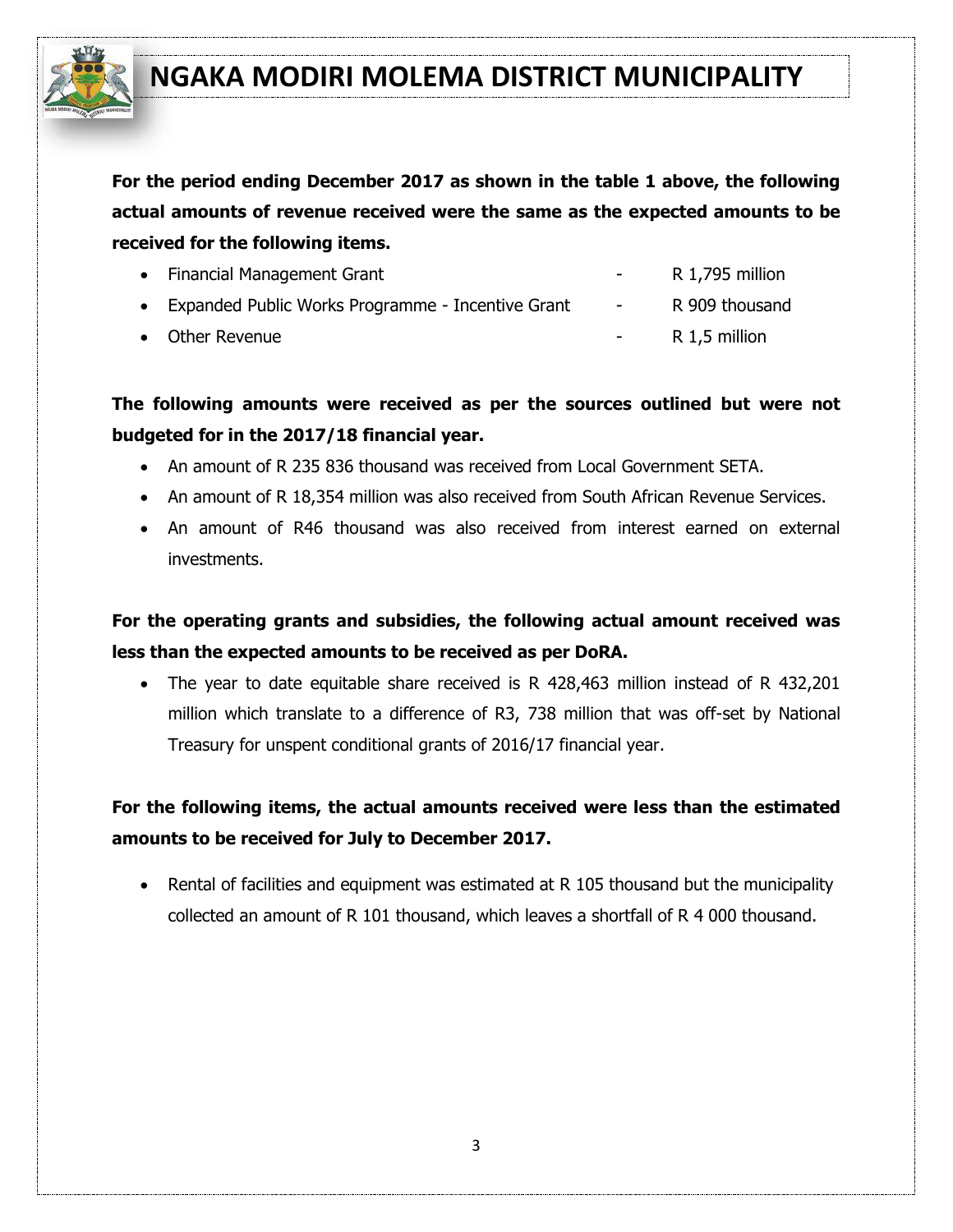

#### **4. Capital Revenue Framework**

Table 2: Transfers Recognized- Capital

| 2016/17<br>Budget Year 2017/18    |                                  |                           |                  |                  |                     |                        |
|-----------------------------------|----------------------------------|---------------------------|------------------|------------------|---------------------|------------------------|
| <b>Description</b>                | <b>Audited</b><br><b>Outcome</b> | Original<br><b>Budget</b> | YearTD<br>actual | YearTD<br>budget | <b>YTD</b> variance | <b>YTD</b><br>variance |
| R thousands                       |                                  |                           |                  |                  |                     | %                      |
| <b>Financial Performance</b>      |                                  |                           |                  |                  |                     |                        |
| Transfers recognised - capital    | 109.221                          | 307,575                   | 74,553           | 153.788          | (79, 234)           | $-52%$                 |
| <b>Total transfers recognised</b> | 109,221                          | 307,575                   | 74,553           | 153,788          | (79, 234)           | $-52%$                 |

The total original budget for the capital revenue for 2017/18 financial year is R 307,575 million. The total capital revenue received from July to December 2017 is R 92,145 million. This includes an amount of R 90,370 million for Municipal Infrastructure grant (MIG) and R 1,775 million for Rural Roads Asset Management System Grant (RRAMS) respectively. Following that, the year to date capital revenue recognised is R 74, 553 million which translates to 48, 47% of the year to date budget.

## **As shown above, the following actual amounts of capital revenue were received as the expected for the period ending December 2016:**

• Rural Roads Asset Management Systems Grant, an amount of R 1,775 million was received as expected.

**For the capital grants, the following actual amount was received less than the expected as per DoRA.**

 For Municipal Infrastructure Grant (MIG), an amount of R 226,404 million was expected for the period ending December 2017 as per National Treasury payment schedule. However, only R 90, 370 million was received which leaves a balance of R 136,034 million. The R 136, 034 million balance is being withheld by National Treasury due to non-compliance with the Division of Revenue Act and Municipal Finance Management Act 56 of 2003.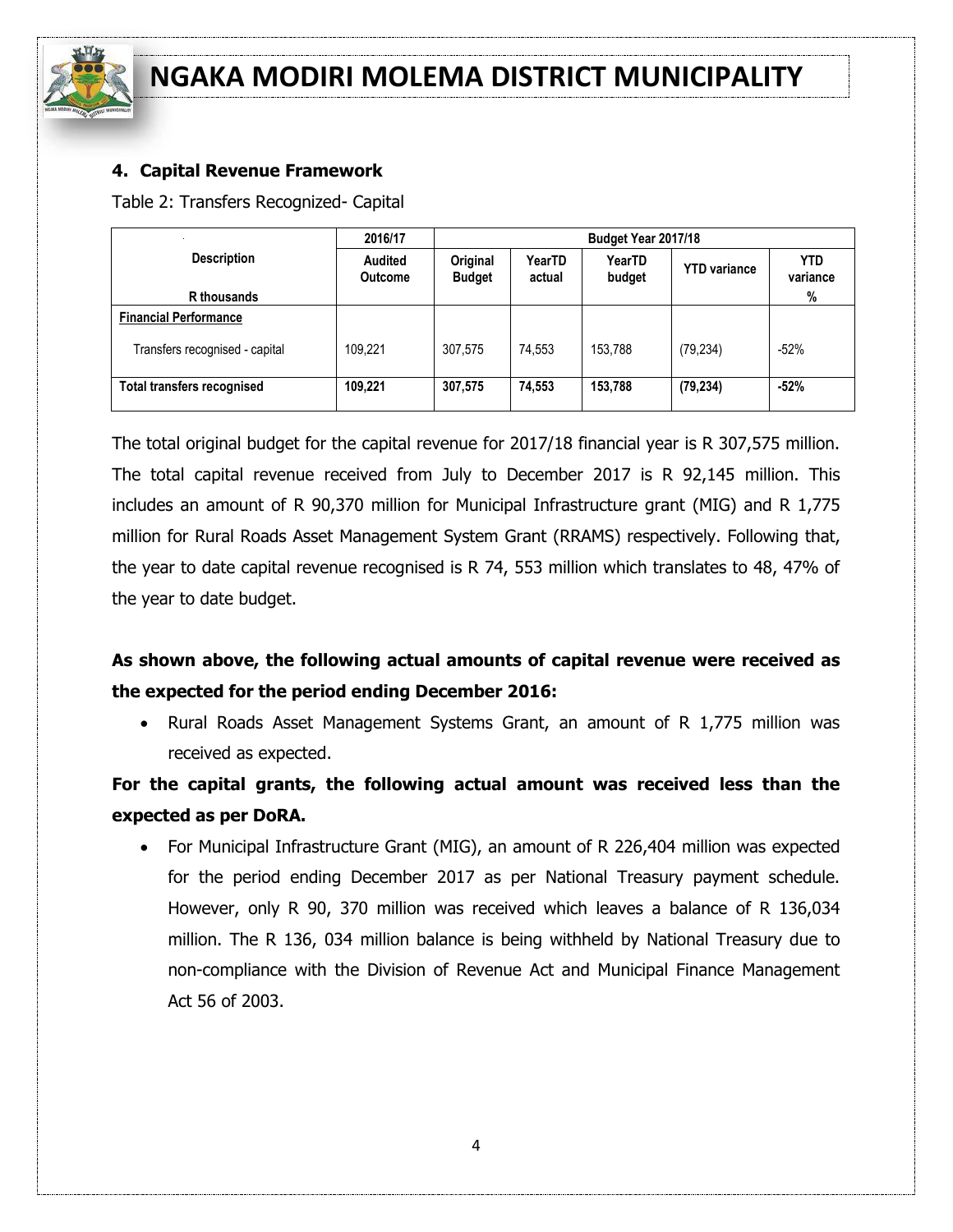

### **5. EXPENDITURE FRAMEWORK**

Table 3: Expenditure by Type

|                                    | 2016/17        | Budget Year 2017/18 |         |         |            |            |
|------------------------------------|----------------|---------------------|---------|---------|------------|------------|
| <b>Description</b>                 | <b>Audited</b> | Original            | YearTD  | YearTD  | <b>YTD</b> | <b>YTD</b> |
|                                    | <b>Outcome</b> | <b>Budget</b>       | actual  | budget  | variance   | variance   |
| R thousands                        |                |                     |         |         |            | %          |
| Employee costs                     | 307,961        | 311,477             | 150.826 | 155.739 | (4, 912)   | $-3%$      |
| <b>Remuneration of Councillors</b> | 8.191          | 12.507              | 3.747   | 6.254   | (2,507)    | $-40%$     |
| Depreciation & asset impairment    | 368.819        | 323.478             |         | 161.739 | (161, 739) | $-100\%$   |
| Finance charges                    |                | 500                 |         | 250     | (250)      | $-100%$    |
| Materials and bulk purchases       | 6.122          | 25.235              | 16.499  | 12.618  | 3.882      | 31%        |
| Transfers and grants               |                | 2.000               |         | 1.000   | (1,000)    | $-100%$    |
| Other expenditure                  | 121.344        | 120.019             | 35.253  | 60.009  | (24, 756)  | $-41%$     |
| <b>Total Expenditure</b>           | 812.437        | 795.216             | 206,325 | 397,608 | (191, 283) | $-48%$     |

For period ending December 2017, the municipality was expected to spend 50% or R 397,608 million of its annual operational expenditure budget of R 795,216 million. However, the year-todate actual expenditure is 48 % or R 206,325 million. This indicates that the municipality has spent less by 2 % or R 191,283 million on the operational expenditure budget for the period ending December 2017.

#### **Table 4: Expenditure performance per Department / Vote**

| <b>Vote Description</b>                                                                        | 2016/17                          | Budget Year 2017/18       |                          |                  |                  |                        |                        |
|------------------------------------------------------------------------------------------------|----------------------------------|---------------------------|--------------------------|------------------|------------------|------------------------|------------------------|
|                                                                                                | <b>Audited</b><br><b>Outcome</b> | Original<br><b>Budget</b> | <b>Monthly</b><br>actual | YearTD<br>actual | YearTD<br>budget | <b>YTD</b><br>variance | <b>YTD</b><br>variance |
| R thousands                                                                                    |                                  |                           |                          |                  |                  |                        | $\%$                   |
| <b>Expenditure by Vote</b>                                                                     |                                  |                           |                          |                  |                  |                        |                        |
| Vote 1 - Executive & Council                                                                   | 20,142                           | 35,252                    | 1,670                    | 10,186           | 17,626           | (7, 440)               | $-42.2%$               |
| Vote 2 - Municipal Manager                                                                     | 42,526                           | 46,801                    | 7,707                    | 17,471           | 23,401           | (5,930)                | $-25.3%$               |
| Vote 3 - Budget and Treasury Office                                                            | 415,181                          | 356,545                   | 3,237                    | 17,365           | 178,273          | (160.908)              | $-90.3%$               |
| Vote 4 - Corporate Services Support                                                            | 52,839                           | 65,278                    | 4,098                    | 24,405           | 32,639           | (8, 234)               | $-25.2%$               |
| Vote 5 - Growth and Economic Development                                                       | 17,155                           | 26.731                    | 1.267                    | 8,221            | 13.366           | (5, 144)               | $-38.5%$               |
| Vote 6 - District Public Health and Safety<br>Vote 7 - District Infrastructure Maintenance and | 127,502                          | 124,118                   | 9.861                    | 68,503           | 62,059           | 6,444                  | 10.4%                  |
| Development                                                                                    | 137,092                          | 140,490                   | 15,927                   | 60,175           | 70,245           | (10,070)               | $-14.3%$               |
| <b>Total Expenditure by Vote</b>                                                               | 812,437                          | 795,216                   | 43,768                   | 206,325          | 397,608          | (191, 283)             | $-48.1%$               |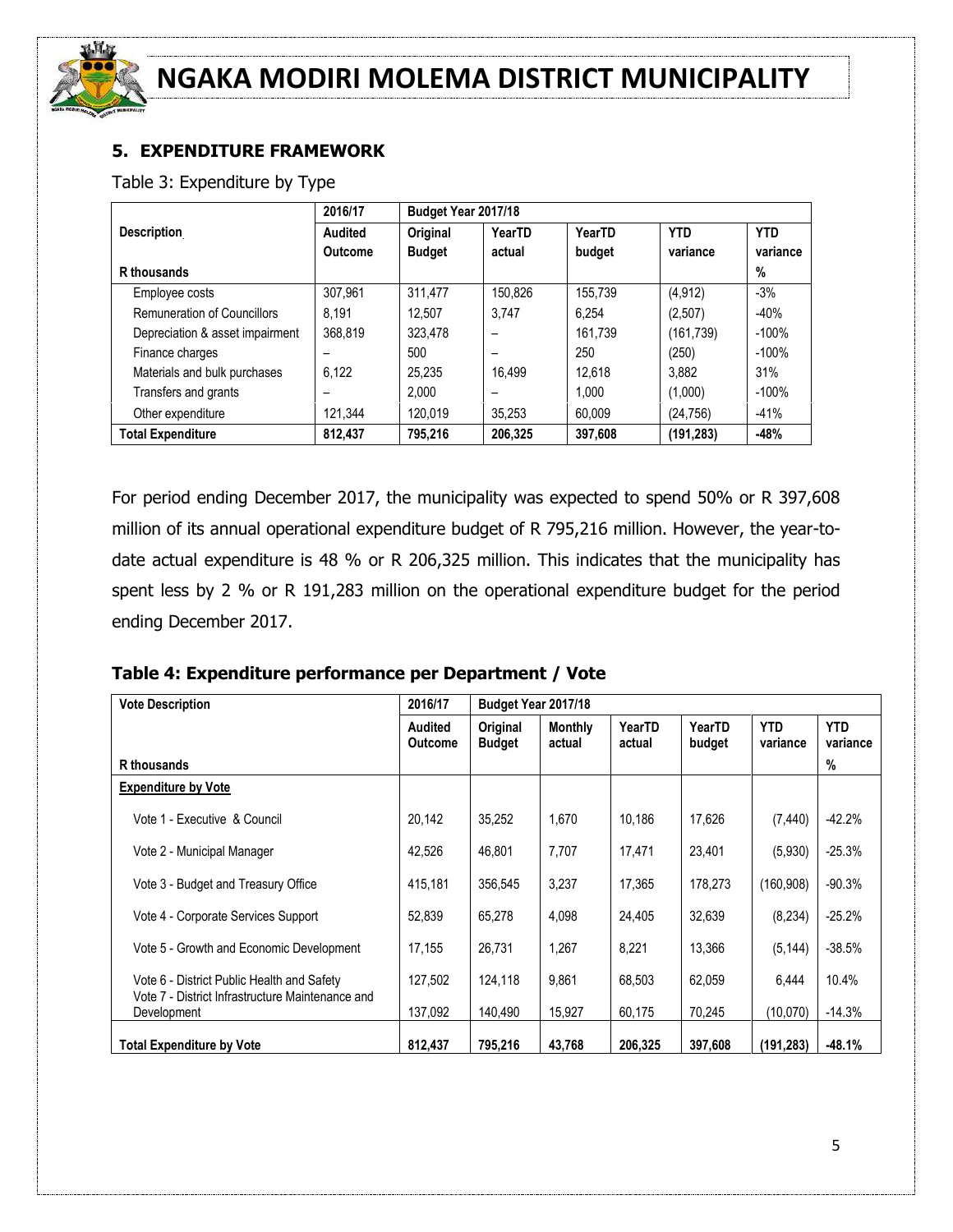

#### 5.1. **EXPENDITURE PERFORMANCE PER VOTE**

Accordingly, the expenditure budget performance for the mid-term should be at 50% for the period ending 31 December 2017.

#### **Vote 1: Executive and Council**

From year to date budget of R17, 626 million vote 1 spent an amount of R 10,186 million, which translate into an underspending of 42.2 %.

#### V**ote 2: Municipal Manager**

From year to date budget of R 23,401 million vote 2 spent an amount of R 17,471 million, which translate into an underspending of 25.3%.

#### **Vote 3: Budget and Treasury Office**

From year to date budget of R 178,273 million vote 3 spent an amount of R 17,365 million, which translate into an underspending of 90.3%.

#### **Vote 4: Corporate Resource Services Support**

From year to date budget of R 32,639 million vote 4 spent an amount of R 24,405 million, which translate into an underspending of 25.2%.

#### **Vote 5: Growth and Economic Development**

From year to date budget of R 13,366 million vote 5 spent an amount of R 8,221 million, which translate into an underspending of 38.5 %.

#### **Vote 6: District Public Health and Safety**

From year to date budget of R 62,059 million vote 6 spent an amount of R 68,503 million, which translate into an overspending of 10.4%.

#### **Vote 7: District Infrastructure Maintenance and Development**

From year to date budget of R 70,245 million vote 7 spent an amount of R 60,175 million, which translate into an underspending of 14.3%.

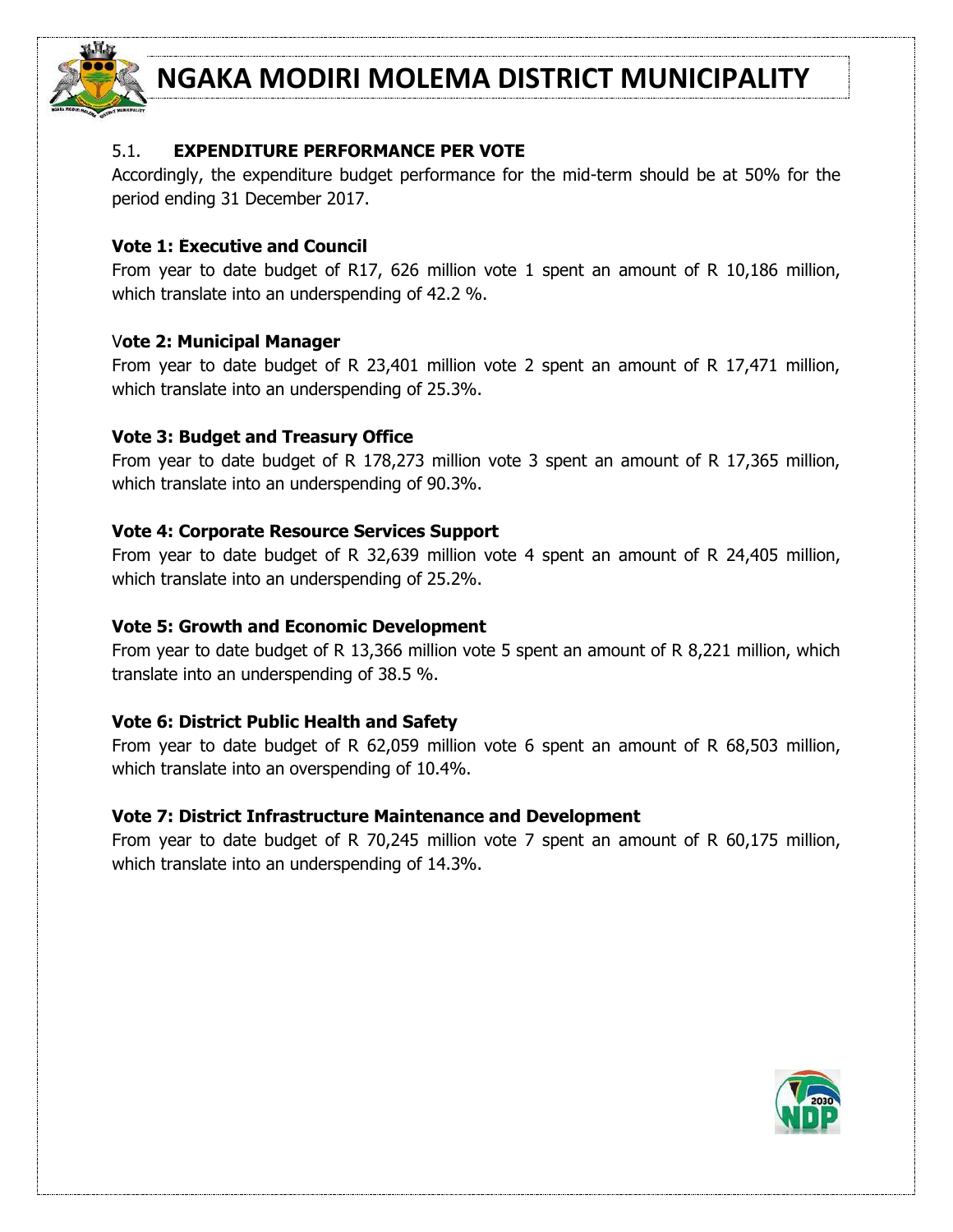

## Table 5: Employee and Councillors Remuneration

|                                                          |                           | Budget Year 2017/18       |                          |                  |                        |                        |
|----------------------------------------------------------|---------------------------|---------------------------|--------------------------|------------------|------------------------|------------------------|
|                                                          | 2016/17                   |                           |                          |                  |                        |                        |
| Summary of Employee and Councillor remuneration          |                           |                           |                          |                  |                        |                        |
|                                                          | Audited<br><b>Outcome</b> | Original<br><b>Budget</b> | YearTD<br>actual         | YearTD<br>budget | <b>YTD</b><br>variance | <b>YTD</b><br>variance |
| R thousands                                              |                           |                           |                          |                  |                        | %                      |
| <b>Councillors (Political Office Bearers plus Other)</b> |                           |                           |                          |                  |                        |                        |
| <b>Basic Salaries and Wages</b>                          | 5,095                     | 7,575                     | 2,283                    | 3,787            | (1, 505)               | $-40%$                 |
| Pension and UIF Contributions                            | 669                       | 1,270                     | 282                      | 635              | (353)                  | $-56%$                 |
| <b>Medical Aid Contributions</b>                         | 123                       | 270                       | 87                       | 135              | (48)                   | $-35%$                 |
| Motor Vehicle Allowance                                  | 1,842                     | 2,619                     | 895                      | 1,310            | (415)                  | $-32%$                 |
| Cellphone Allowance                                      | 393                       | 553                       | 168                      | 276              | (108)                  | $-39%$                 |
| Other benefits and allowances                            | 70                        | 220                       | 32                       | 110              | (78)                   | $-71%$                 |
| Sub Total - Councillors                                  | 8,191                     | 12,507                    | 3,747                    | 6,254            | (2,507)                | $-40%$                 |
| <b>Senior Managers of the Municipality</b>               |                           |                           |                          |                  |                        |                        |
| <b>Basic Salaries and Wages</b>                          | 46,834                    | 3,738                     | 2,615                    | 1,869            | 746                    | 40%                    |
| Pension and UIF Contributions                            | 9,602                     | 1,032                     | 476                      | 516              | (40)                   | $-8%$                  |
| <b>Medical Aid Contributions</b>                         | 4,254                     | 216                       | 180                      | 108              | 72                     | 67%                    |
| Motor Vehicle Allowance                                  | 4,656                     | 720                       | 332                      | 360              | (28)                   | $-8%$                  |
| Cellphone Allowance                                      | 73                        | 43                        | 25                       | 22               | 3                      | 14%                    |
| <b>Housing Allowances</b>                                | 370                       | 480                       |                          | 240              | (240)                  | $-100%$                |
| Payments in lieu of leave                                | 907                       | 990                       | $\overline{\phantom{0}}$ | 495              | (495)                  | $-100%$                |
| Long service awards                                      | 3,840                     |                           |                          |                  |                        |                        |
| Post-retirement benefit obligations                      | 1,474                     | 525                       | 363                      | 262              | 101                    | 38%                    |
| Sub Total - Other Municipal Staff                        | 72,010                    | 7,744                     | 3,991                    | 3,872            | 119                    | $3\%$                  |
| <b>Other Municipal Staff</b>                             |                           |                           |                          |                  |                        |                        |
| <b>Basic Salaries and Wages</b>                          | 128,096                   | 198,442                   | 87,423                   | 99,221           | (11, 797)              | $-12%$                 |
| Pension and UIF Contributions                            | 24,878                    | 38,361                    | 17,915                   | 19,181           | (1,266)                | $-7%$                  |
| <b>Medical Aid Contributions</b>                         | 13,195                    | 16,749                    | 9,095                    | 8,375            | 720                    | 9%                     |
| Overtime                                                 | 19,371                    | 4,452                     | 7,183                    | 2,226            | 4,957                  | 223%                   |
| Motor Vehicle Allowance                                  | 7,996                     | 13,701                    | 5,574                    | 6,850            | (1, 277)               | $-19%$                 |
| Cellphone Allowance                                      | 63                        | 198                       | 103                      | 99               | 5                      | 5%                     |
| <b>Housing Allowances</b>                                | 242                       | 1,128                     | 256                      | 564              | (308)                  | $-55%$                 |
| Payments in lieu of leave                                | 1,299                     | 3,042                     |                          | 1,521            | (1,521)                | $-100%$                |
| Post-retirement benefit obligations                      | 40,810                    | 27,662                    | 19,287                   | 13,831           | 5,456                  | 39%                    |
| Sub Total - Other Municipal Staff                        | 235,950                   | 303,733                   | 146,836                  | 151,866          | (5,031)                | $-3%$                  |
| TOTAL SALARY, ALLOWANCES & BENEFITS                      | 316,152                   | 323,984                   | 154,573                  | 161,992          | (7, 419)               | $-5%$                  |

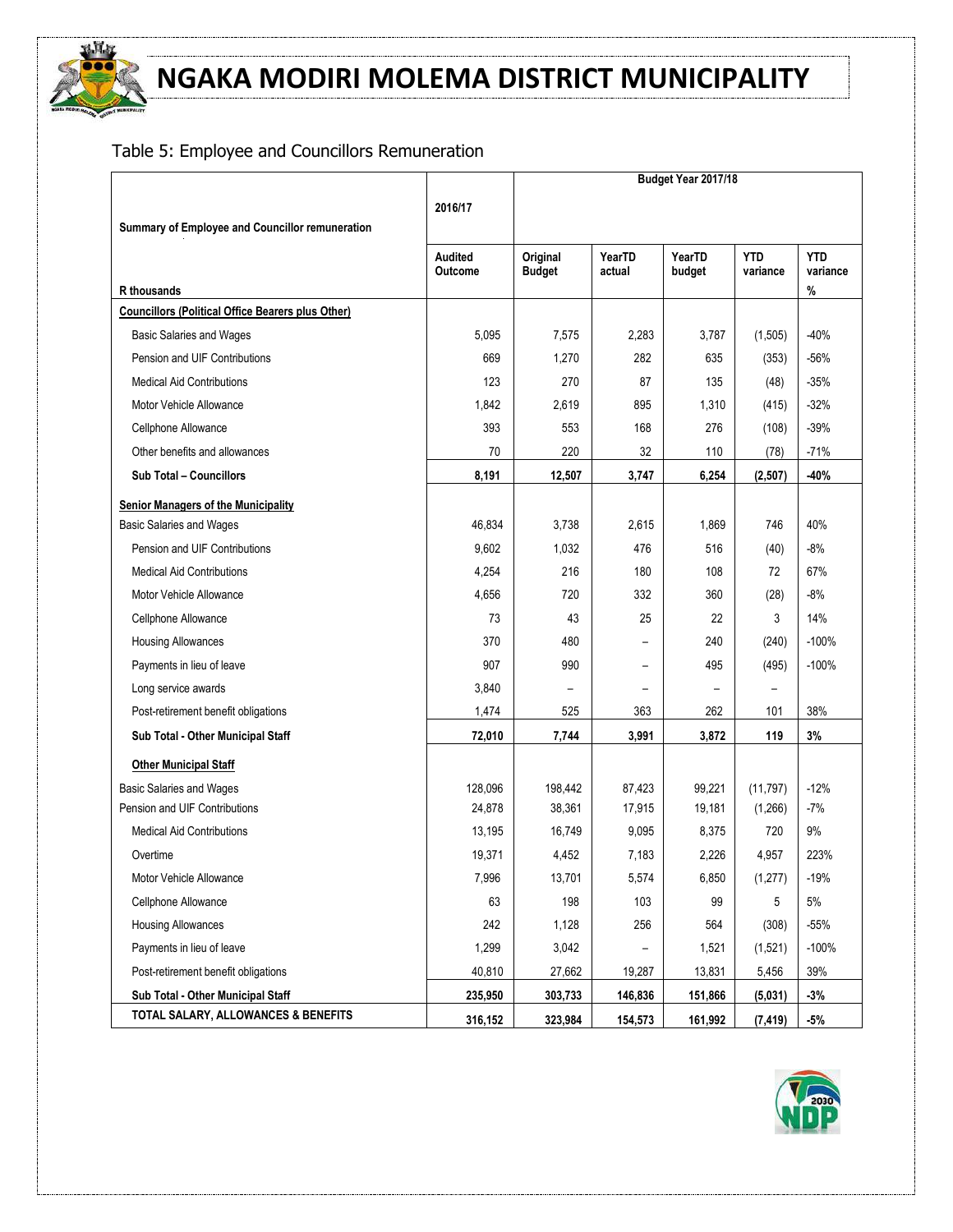

Table 5 above shows the following expenditure on councillors, senior managers and staff benefits for the period ending December 2017.

- The year to date actual expenditure for councilor's remuneration for period ending 31 December 2017 is R 3,747 million or 60 % of year to date budget of R 6,254 million.
- The year to date actual expenditure for senior managers for period ending 31 December 2017 is R 3,991 million or 103, 07 % of the year to date budget of R 3,872 million.
- The year to date actual expenditure for municipal staff for period ending 31 December 2017 is R 146,836 million or 97 % of the year to date budget of R 151, 866 million.

|                                                      | <b>Description</b> | Ref |  | 2016/17                   | <b>Budget</b><br>Year<br>2017/18 |                  |                  |                        |                        |
|------------------------------------------------------|--------------------|-----|--|---------------------------|----------------------------------|------------------|------------------|------------------------|------------------------|
|                                                      |                    |     |  | Audited<br><b>Outcome</b> | Original<br><b>Budget</b>        | YearTD<br>actual | YearTD<br>budget | <b>YTD</b><br>variance | <b>YTD</b><br>variance |
| R thousands                                          |                    |     |  |                           |                                  |                  |                  |                        | %                      |
| <b>EXPENDITURE</b>                                   |                    |     |  |                           |                                  |                  |                  |                        |                        |
| <b>Operating expenditure of Transfers and Grants</b> |                    |     |  |                           |                                  |                  |                  |                        |                        |
| <b>National Government:</b>                          |                    |     |  | 563,356                   | 619,361                          | 206,325          | 309,681          | (103, 355)             | -33.4%                 |
| Local Government Equitable Share                     |                    |     |  | 551,681                   | 616,267                          | 205,564          | 308,134          | (102, 570)             | $-33.3%$               |
| RSC Levy Replacement                                 |                    |     |  |                           |                                  |                  |                  |                        |                        |
| Finance Management                                   |                    |     |  | 1,460                     | 1,795                            | 366              | 898              | (532)                  | $-59.3%$               |
| Municipal Systems Improvement                        |                    |     |  |                           |                                  |                  |                  |                        |                        |
| <b>Water Services Operating Subsidy</b>              |                    |     |  | 8,637                     |                                  |                  |                  |                        |                        |
| <b>EPWP</b> Incentive                                |                    |     |  | 1,578                     | 1,299                            | 396              | 650              | (253)                  | $-39.0%$               |
| Total operating expenditure of Transfers and Grants: |                    |     |  | 563,356                   | 619,361                          | 206,325          | 309,681          | (103, 355)             | -33.4%                 |

Table 6: Operating Expenditure of Transfers and Grants

The table above shows that, the year to date operating expenditure of transfers and grants for the period ending December 2017 is R 206,325 million or 66.62% of R 309,681 million of the year to date budget. For period ending December 2017, operating expenditure of transfers and grants was recorded as follows:

 Local Government Equitable Share expenditure to date is 67 % or R 205,564 million of the year to date budget.

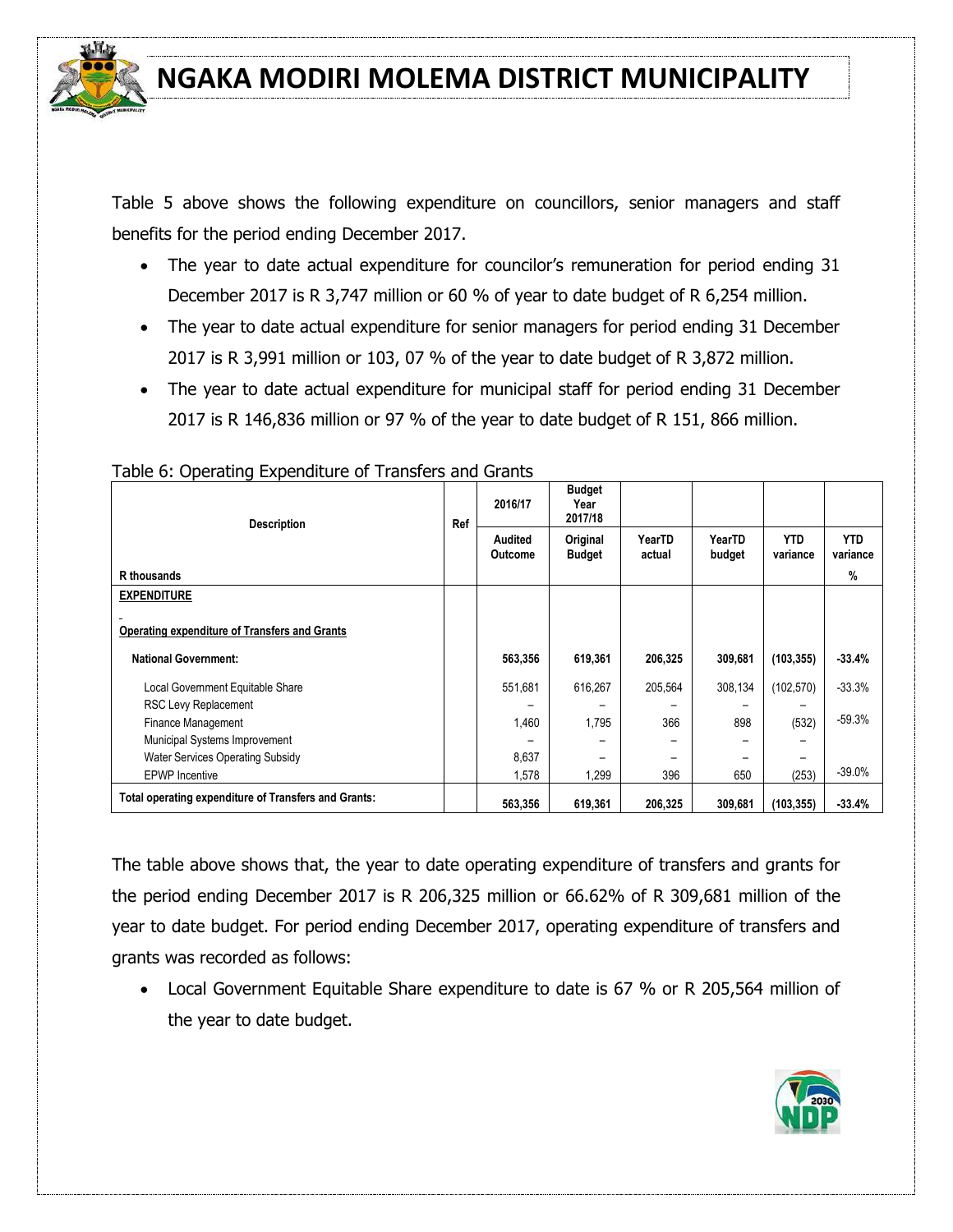

- Finance Management Grant expenditure to date is 41 % or R366 thousand of the year to date budget.
- EPWP Incentive Grant expenditure to date is 61% or R396 thousand of the year to date budget.

Considering the above analysis, the National Treasury may evoke section 216 (2) of the Constitution of South Africa, 1996 which suggest stopping or reducing of the transfer to the municipality due to underspending of operating grants and transfers. Furthermore, a note should be taken that Municipal System Improvement Grant is as an in-kind allocation, meaning that the municipality has to spend first and claim back their expenses from the funding institution.

| <b>Description</b>                                                                | 2016/17                   | Budget Year 2017/18       |                          |                  |                        |                        |
|-----------------------------------------------------------------------------------|---------------------------|---------------------------|--------------------------|------------------|------------------------|------------------------|
|                                                                                   | Audited<br><b>Outcome</b> | Original<br><b>Budget</b> | YearTD<br>actual         | YearTD<br>budget | <b>YTD</b><br>variance | <b>YTD</b><br>variance |
| R thousands                                                                       |                           |                           |                          |                  |                        | $\%$                   |
| <b>EXPENDITURE</b>                                                                |                           |                           |                          |                  |                        |                        |
| <b>Capital expenditure of Transfers and Grants</b><br><b>National Government:</b> |                           |                           |                          |                  |                        |                        |
| Municipal Infrastructure Grant (MIG)                                              | 106.840                   | 305,040                   | 73,251                   | 152.520          | (79, 269)              | $-52%$                 |
| Rural Road Asset Management Systems Grant                                         | 2,381                     | 2,535                     | 767                      | 1,268            | (500)                  | $-39%$                 |
| Water Service Infrastructure Grant                                                | 9,381                     | $\overline{\phantom{0}}$  | $\overline{\phantom{0}}$ | -                | -                      |                        |
|                                                                                   |                           |                           |                          |                  |                        |                        |
| <b>Total capital expenditure of Transfers and Grants</b>                          | 118.602                   | 307,575                   | 74,553                   | 153.788          | (79, 234)              | $-51.5%$               |

Table 7: Capital expenditure of transfers and grants

The table above shows that, the year to date capital expenditure of transfers and grants for the period ending December 2017 is R 74,553 million or 48,47% of R 153,788 million of the year to date budget. For period ending December 2017, capital expenditure of transfers and grants was recorded as follows:

 Municipal Infrastructure Grant expenditure to date is 48 % or R 73,251 million of the year to date budget. Rural Road Asset Management Systems Grant expenditure to date is 61 % or R767 thousand of the year to date budget.

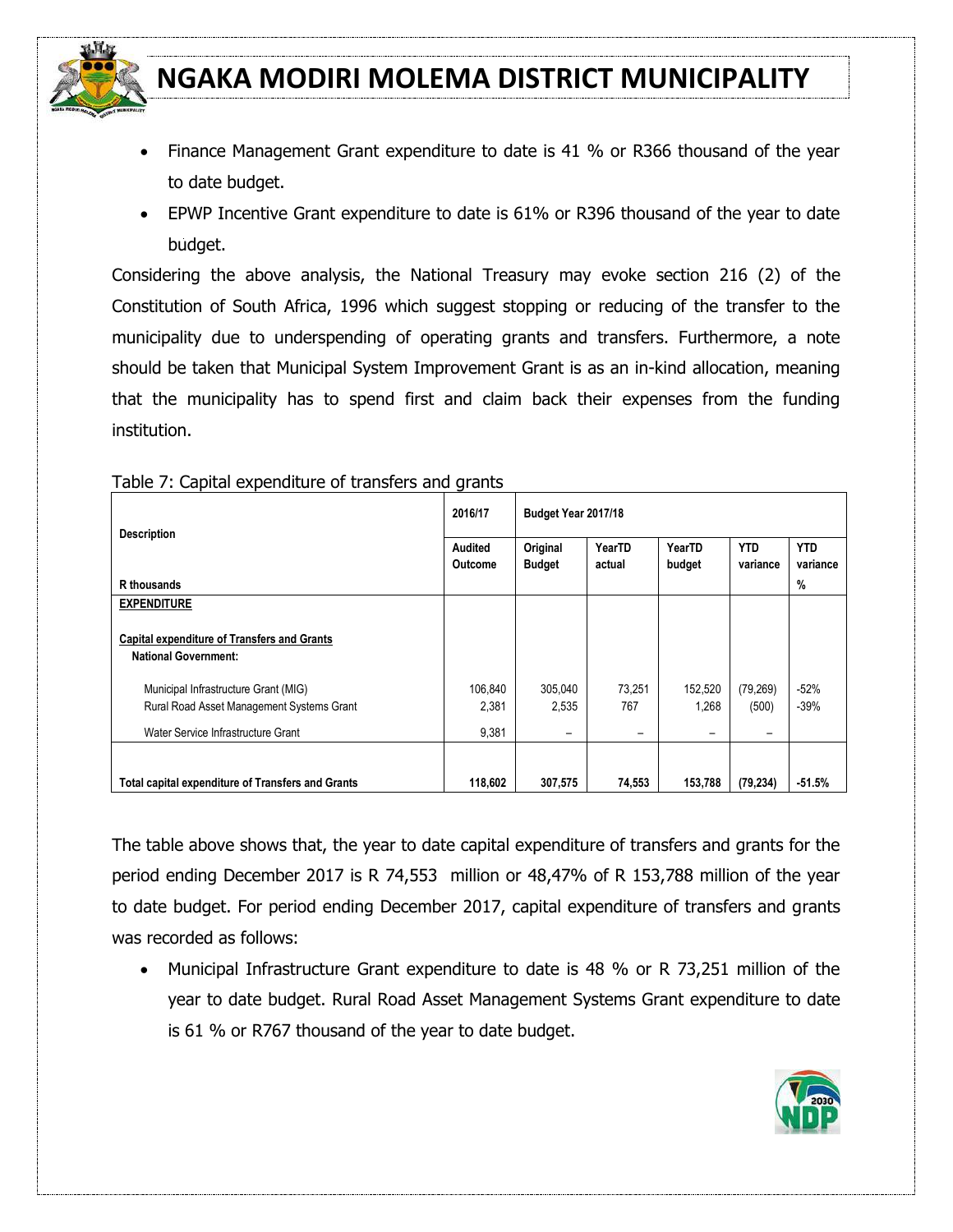

## Table 8: Cashflow Statement Actual for the period ending 31 December 2017

|                                                                                     | 2016/17                   |                           |                          | Budget Year 2017/18<br>R'000 |                          |                        |                                |
|-------------------------------------------------------------------------------------|---------------------------|---------------------------|--------------------------|------------------------------|--------------------------|------------------------|--------------------------------|
| <b>Description</b><br>R thousands                                                   | <b>Audited</b><br>Outcome | Original<br><b>Budget</b> | <b>Monthly</b><br>actual | YearTD<br>actual             | YearTD<br>budget         | <b>YTD</b><br>variance | <b>YTD</b><br>variance<br>$\%$ |
| <b>CASH FLOW FROM OPERATING ACTIVITIES</b>                                          |                           |                           |                          |                              |                          |                        |                                |
| <b>Receipts</b>                                                                     |                           |                           |                          |                              |                          |                        |                                |
| Ratepayers and other                                                                |                           | 3,314                     | 5,258                    | 19,469                       | 1,657                    | 17,812                 | 1075%                          |
| Government - operating                                                              | 926,936                   | 619,361                   | 201,684                  | 431,167                      | 309,681                  | 121,487                | 39%                            |
| Government - capital                                                                |                           | 307,575                   | 43,000                   | 92,145                       | 153,788                  | (61, 643)              | $-40%$                         |
| Interest                                                                            | 400                       |                           | 262                      | 4,060                        |                          | 4,060                  | #DIV/0!                        |
| <b>Dividends</b>                                                                    |                           |                           |                          |                              |                          |                        |                                |
| <b>Payments</b>                                                                     |                           |                           |                          |                              |                          |                        |                                |
| Suppliers and employees                                                             | $\qquad \qquad -$         | (594, 626)                | (76, 210)                | (289, 119)                   | (297, 313)               | (8, 194)               | 3%                             |
| Finance charges                                                                     |                           | (1,500)                   |                          |                              | (750)                    | (750)                  | 100%                           |
| <b>Transfers and Grants</b>                                                         |                           | (13,094)                  | (2,000)                  | (8, 382)                     | (6, 547)                 | 1,835                  | $-28%$                         |
| <b>NET CASH FROM/(USED) OPERATING</b><br><b>ACTIVITIES</b>                          | 927,336                   | 321,030                   | 171,994                  | 249,340                      | 160,515                  | (88, 825)              | $-55%$                         |
| <b>CASH FLOWS FROM INVESTING ACTIVITIES</b>                                         |                           |                           |                          |                              |                          |                        |                                |
| <b>Receipts</b>                                                                     |                           |                           |                          |                              |                          |                        |                                |
| Proceeds on disposal of PPE                                                         |                           |                           |                          |                              |                          |                        |                                |
| Decrease (Increase) in non-current debtors<br>Decrease (increase) other non-current |                           |                           |                          |                              |                          |                        |                                |
| receivables                                                                         |                           |                           |                          |                              |                          |                        |                                |
| Decrease (increase) in non-current investments                                      |                           |                           |                          |                              |                          |                        |                                |
| Payments                                                                            |                           |                           |                          |                              |                          |                        |                                |
| Capital assets                                                                      |                           | (321,030)                 | 34,653                   | (95, 412)                    |                          | 95,412                 | #DIV/0!                        |
| <b>NET CASH FROM/(USED) INVESTING</b><br><b>ACTIVITIES</b>                          |                           | (321, 030)                | 34,653                   | (95, 412)                    | $\overline{\phantom{0}}$ | 95,412                 | #DIV/0!                        |
| <b>CASH FLOWS FROM FINANCING ACTIVITIES</b>                                         |                           |                           |                          |                              |                          |                        |                                |
| <b>Receipts</b>                                                                     |                           |                           |                          |                              |                          |                        |                                |
| Short term loans                                                                    |                           |                           |                          |                              |                          |                        |                                |
| Borrowing long term/refinancing                                                     |                           |                           |                          |                              |                          |                        |                                |
| Increase (decrease) in consumer deposits                                            |                           |                           |                          |                              |                          |                        |                                |
| Payments                                                                            |                           |                           |                          |                              |                          |                        |                                |
| Repayment of borrowing                                                              |                           |                           |                          | —                            |                          |                        |                                |
| <b>NET CASH FROM/(USED) FINANCING</b><br><b>ACTIVITIES</b>                          | -                         |                           |                          | -                            | -                        |                        |                                |
|                                                                                     |                           |                           |                          |                              |                          |                        |                                |
| NET INCREASE/ (DECREASE) IN CASH HELD                                               | 927,336                   |                           | 206,648                  | 153,928                      | 160,515                  |                        |                                |
| Cash/cash equivalents at beginning:                                                 |                           |                           | 14,066                   | 14,066                       |                          |                        |                                |
| Cash/cash equivalents at month/year end:                                            | 927,336                   |                           | 220,714                  | 167,994                      | 160,515                  |                        |                                |

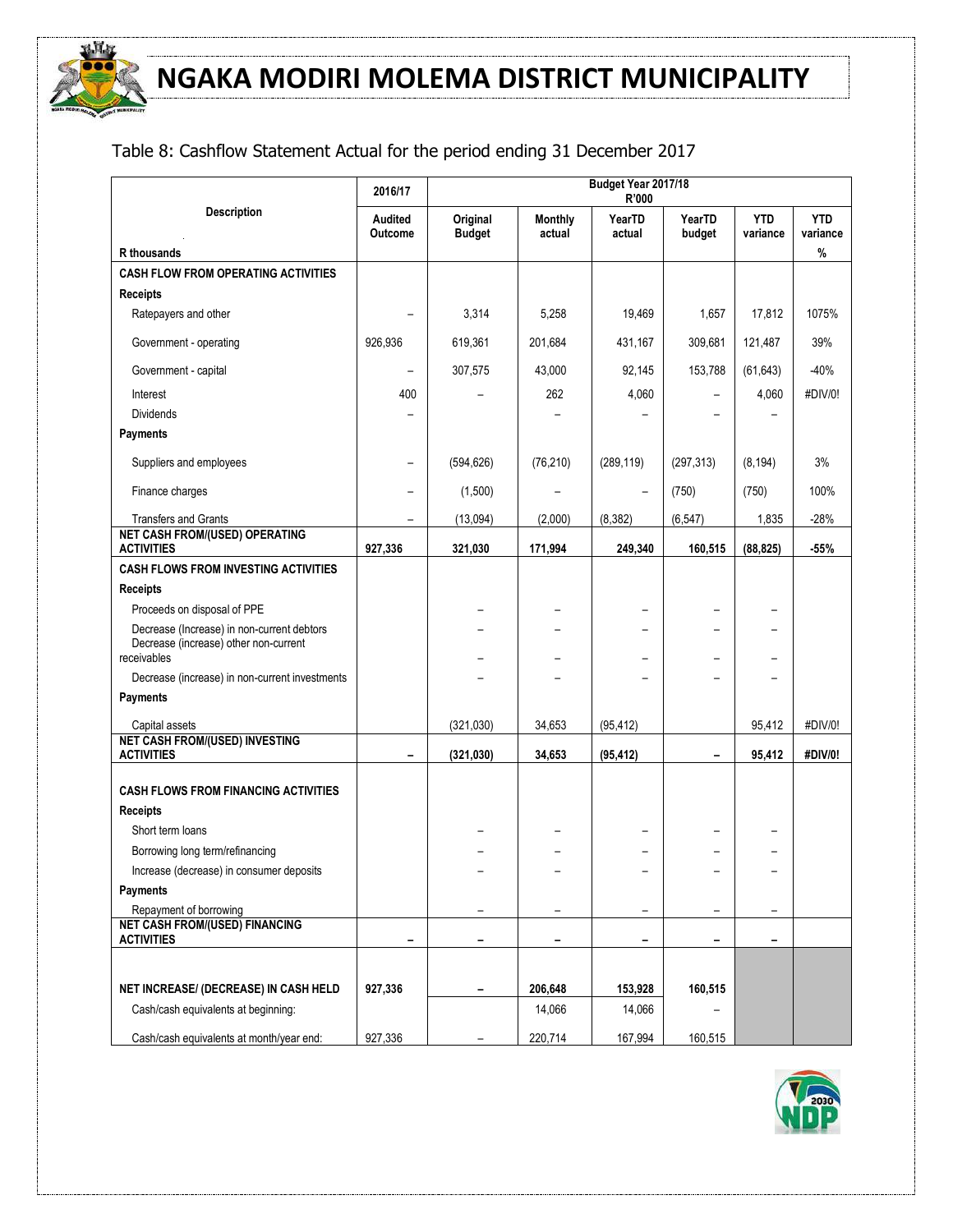

The total cash and cash equivalents at the beginning of July 2017 was R 14,066 million and R167, 994 million at the end of December 2017. As at the end of December 2017, the receipts amounts to R546, 840 million and cash payments made were R 297,500 million. The biggest portion of receipts was equitable share at an amount of R 428,463 million or 78, 35 % of the total receipts.

The main cost drivers in terms of cash payments for period ended December 2017 were employee related costs and remuneration of councillors for R 147,900 million, R 107,325 million for general expenses and R 95,412 million for capital assets.

#### **6. EXPENDITURE ADJUSTMENT BUDGET PROPOSALS**

#### 6.1. **Considerations for adjustment budget proposals**

Owing to the fact that the current budget is not adequately funded, the following consideration informed the adjustment for 2017/18 expenditure budget:

- the revenue budget figures must balance with the *expenditure* budget figures.
- the additional revenue received caused the expenditure budget to be adjusted upwards.
- that the municipality may, within a prescribed framework, authorise unforeseeable and unavoidable expenditure incurred during year
- that the municipality may authorise the utilization of projected savings in one vote towards the spending under another vote;

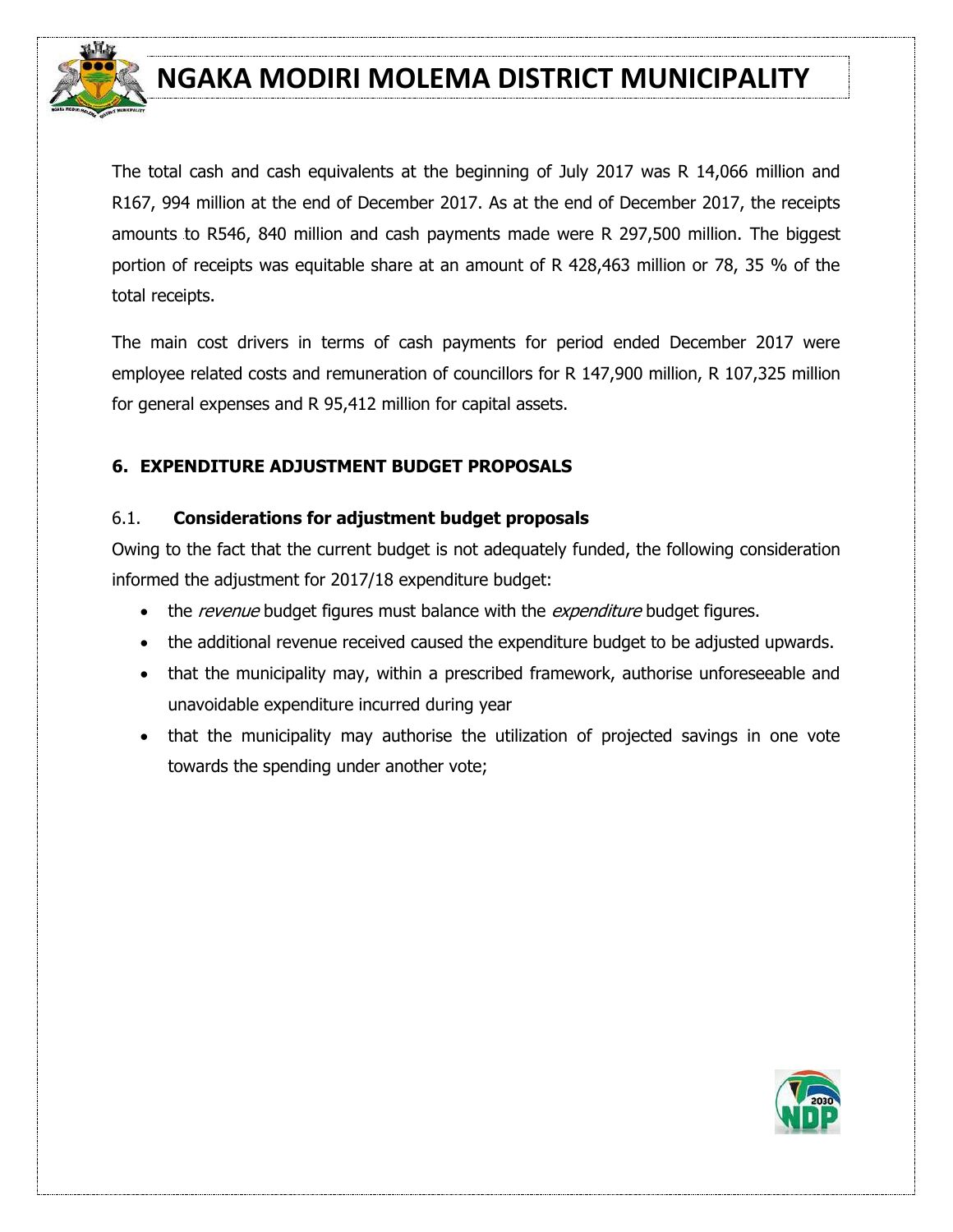

Table 9: Summary of Budget Performance as at 15 February 2018

|                             |                           | <b>SUMMARY</b>                  |                                                                                                     |                    |
|-----------------------------|---------------------------|---------------------------------|-----------------------------------------------------------------------------------------------------|--------------------|
| <b>Expenditure Category</b> | <b>Non-Spending Items</b> | <b>Unauthorized Expenditure</b> | <b>Budget Exceeded as at 15 Feb 2018</b><br>(excluding remainder of the financial<br>year(5months)) | <b>Net Balance</b> |
|                             |                           |                                 |                                                                                                     |                    |
| Operational                 | 35,510,935.00             | (4,513,740.27)                  | (11, 931, 284.12)                                                                                   | 19,065,910.61      |
|                             |                           |                                 |                                                                                                     |                    |
|                             |                           |                                 |                                                                                                     | (857, 299.58)      |
|                             |                           |                                 | AGSA                                                                                                | 2,500,000.00       |
|                             |                           |                                 | Litigations (Contigent liabilities)                                                                 | 3,200,000.00       |
|                             |                           |                                 | Eskom                                                                                               | 2,689,125.00       |
|                             |                           |                                 | <b>Water Tankering</b>                                                                              | 6,000,000.00       |
|                             |                           |                                 | Telephones                                                                                          | 1,699,159.19       |
|                             |                           |                                 | Fuel & Oils                                                                                         | 534,926.00         |
|                             |                           |                                 | Car Rental Mayor                                                                                    | 300,000.00         |
|                             |                           |                                 | SALGA Levies                                                                                        | 3,000,000.00       |
|                             |                           |                                 |                                                                                                     | 19,923,210.19      |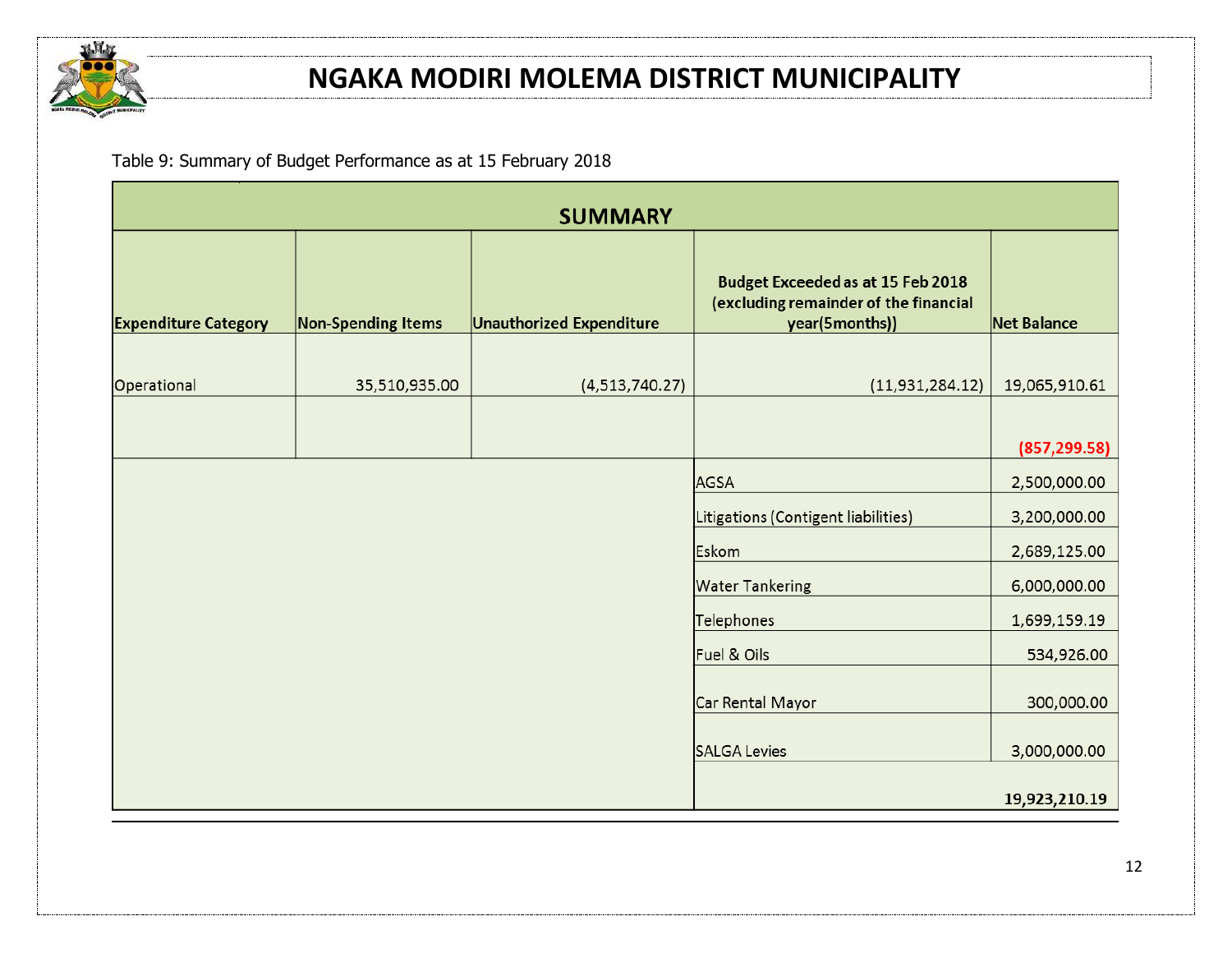

Table 10: Summary of Non-spending Items as at 15 Feb 2018

| <b>Item Description</b>                                   | <b>Function Name</b>               | Non-Spending Items as at 15 Feb 18 |
|-----------------------------------------------------------|------------------------------------|------------------------------------|
|                                                           |                                    | <b>R'000</b>                       |
| Business and Advisory - Accounting and Auditing           | <b>Budget and Treasury Office</b>  | 2,000,000.00                       |
| Business and Advisory - Valuer and Assessors              | <b>Budget and Treasury Office</b>  | 1,000,000.00                       |
| Interest Paid - Interest costs non-current Provisions     | <b>Budget and Treasury Office</b>  | 500,000.00                         |
| Contractors - Maintenance of Equipment                    | Fire Fighting and Protection       | 1,000,000.00                       |
| Consumables - Standard Rated                              | Fire Fighting and Protection       | 1,000,000.00                       |
| <b>Operational Cost - Samples and Specimens</b>           | Core Function - Water Distribution | 1,000,000.00                       |
| <b>Operational Cost - Uniform and Protective Clothing</b> | Fire Fighting and Protection       | 1,500,000.00                       |
| Operational Cost - Uniform and Protective Clothing        | Core Function - Water Distribution | 1,500,000.00                       |
| Maintenance of Unspecified Assets                         | Sewerage                           | 10,000,000.00                      |
| <b>Contractors - Maintenance of Unspecified Assets</b>    | Roads                              | 500,000.00                         |
| Contractors - Stage and Sound Crew                        | Mayor and council                  | 100,000.00                         |
| <b>Contractors - Catering Services</b>                    | Mayor and council                  | 100,000.00                         |
| <b>Outsourced Services - Transport Services</b>           | Mayor and council                  | 100,000.00                         |
| Outsourced Services - Professional Staff                  | <b>Municipal Manager</b>           | 300,000.00                         |
| Outsourced Services - Professional Staff                  | Economic Development/Planning      | 200,000.00                         |
| <b>Bulk Purchases - Water</b>                             | Core Function - Water Distribution | 2,000,000.00                       |
| Operational Cost - Printing, Publications and Books       | Mayor and council                  | 150,000.00                         |
| <b>Renovations Buildings</b>                              | Corporate Support                  | 6,000,000.00                       |
|                                                           |                                    |                                    |
| <b>Grand Total</b>                                        |                                    | 28,950,000.00                      |

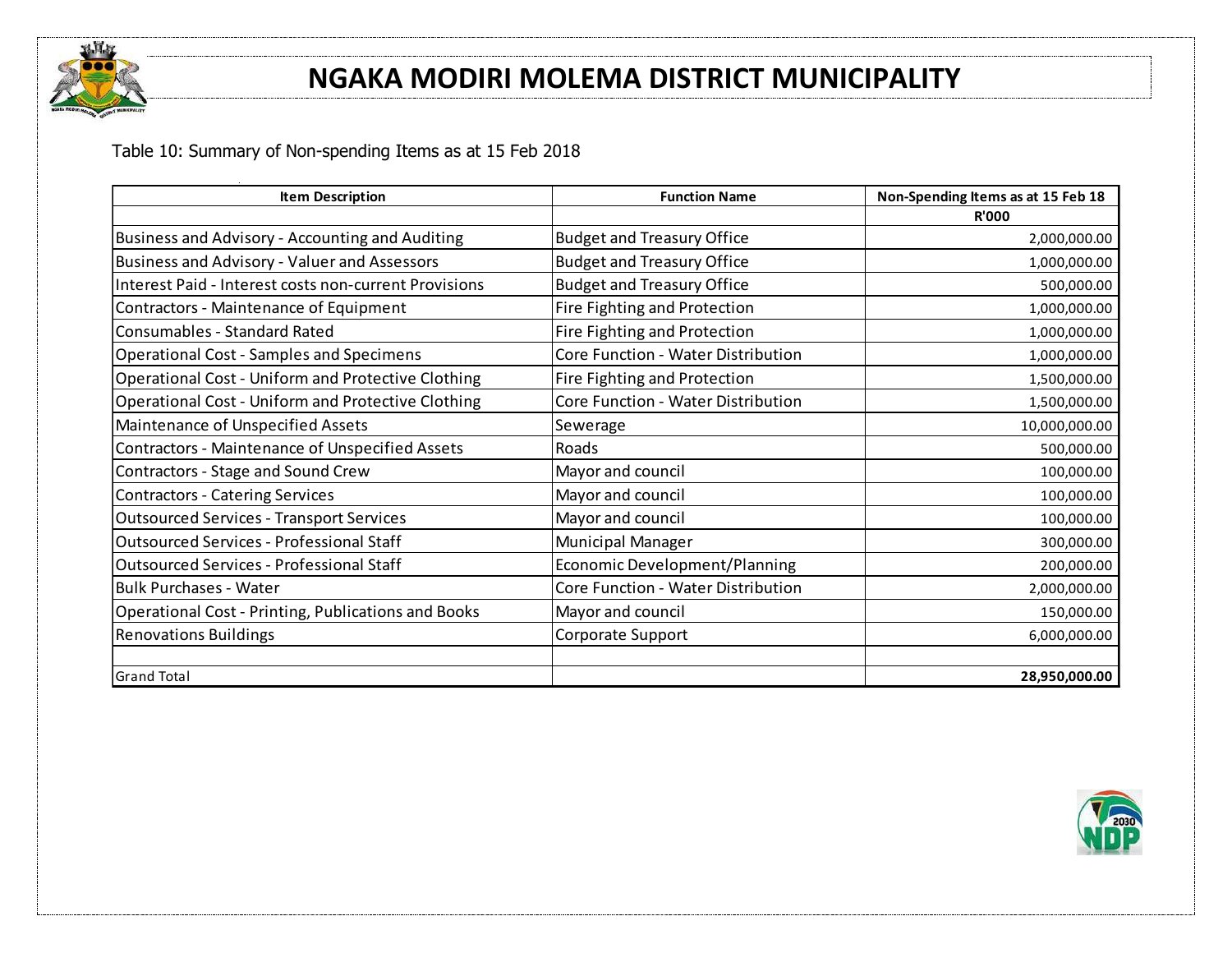

Table 11: Summary of proposed budget shift per line Items

| <b>Transfer to:</b>                       |                                    |                                        |
|-------------------------------------------|------------------------------------|----------------------------------------|
| <b>Item Description</b>                   | <b>Function Name</b>               | Proposed Adjustment Budget for 2017/18 |
|                                           |                                    | <b>R'000</b>                           |
| Operational Cost - External Audit Fees    | <b>Budget and Treasury Office</b>  | 2,500,000.00                           |
| Accounting and Auditing                   | <b>Budget and Treasury Office</b>  | 4,429,229.00                           |
| Labour Awards (Finalised)                 | Corporate Support                  | 3,200,000.00                           |
| Fuel & Oil                                | Corporate Support                  | 534,926.00                             |
| Recruitment                               | Corporate Support                  | 305,654.00                             |
| Sever                                     | Corporate Support                  | 340,000.00                             |
| Accomodation                              | Corporate Support                  | 300,000.00                             |
| Labour Awards (Unfinalised)               | Corporate Support                  | 1,304,066.00                           |
| Telephone                                 | Corporate Support                  | 1,700,000.00                           |
| Legal Cost - Legal Advice and Litigation  | Corporate Support                  | 1,250,000.00                           |
| Salga Levies                              | Corporate Support                  | 1,300,000.00                           |
| <b>Outsourced Services - Water Takers</b> | Core Function - Water Distribution | 6,000,000.00                           |
| Eskom for boreholes                       | Core Function - Water Distribution | 2,689,125.00                           |
| Car Rental                                | Mayor and council                  | 300,000.00                             |
| <b>IDP Consultation</b>                   | Planning and Development           | 319,000.00                             |
| Water Week                                | Planning and Development           | 282,000.00                             |
| Dr Silas Molema Sculpture                 | Planning and Development           | 500,000.00                             |
| <b>SDF First Draft</b>                    | Planning and Development           | 400,000.00                             |
| Disaster Response and Relief Material     | Community Services                 | 1,000,000.00                           |
| Municipal Health Awareness Campaigns      | Community Services                 | 46,000.00                              |
| Accommodation                             | Municipal Manager                  | 50,000.00                              |
| Accommodation                             | <b>Budget and Treasury Office</b>  | 50,000.00                              |
| Accommodation                             | Community Services                 | 50,000.00                              |
| Accommodation                             | Economic Development/Planning      | 50,000.00                              |
| Accommodation                             | Core Function - Water Distribution | 50,000.00                              |
| <b>Grand Total</b>                        |                                    | 28,950,000.00                          |